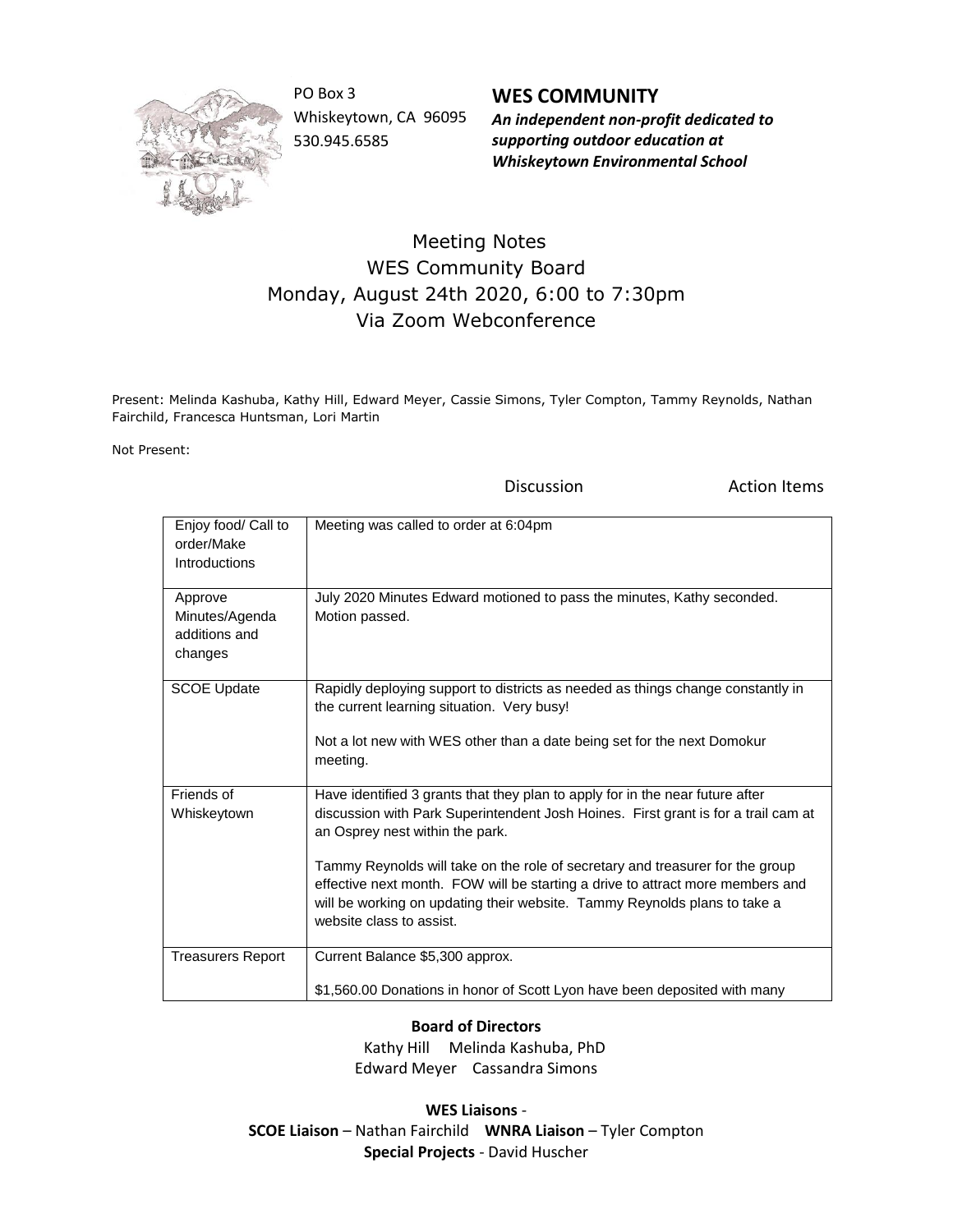|                                                                                                                                                                                           | coming in from out of state. Kathy is keeping track of donors.                                                                                                                                                                                                                                                                                                                                                                                                                                                                                                                                                                                                                                                                                                                                                                                                                                                                                                                                                                                                     |
|-------------------------------------------------------------------------------------------------------------------------------------------------------------------------------------------|--------------------------------------------------------------------------------------------------------------------------------------------------------------------------------------------------------------------------------------------------------------------------------------------------------------------------------------------------------------------------------------------------------------------------------------------------------------------------------------------------------------------------------------------------------------------------------------------------------------------------------------------------------------------------------------------------------------------------------------------------------------------------------------------------------------------------------------------------------------------------------------------------------------------------------------------------------------------------------------------------------------------------------------------------------------------|
| On-going<br><b>Business</b>                                                                                                                                                               |                                                                                                                                                                                                                                                                                                                                                                                                                                                                                                                                                                                                                                                                                                                                                                                                                                                                                                                                                                                                                                                                    |
| <b>NPS Special Use</b><br>Permit & County<br>Health and Human<br><b>Services and Status</b><br>of the 50 <sup>th</sup> Birthday<br>Event Including<br><b>Birthday Committee</b><br>Report | After consultation with Shasta County Health and Human Services regarding on<br>site work plan detailing Outdoor Self Guided Tour adhering to community health<br>guidelines the, event has received the OK to proceed. Event will adhere to the<br>Guidelines for Outdoor Museums and there will be 4 ticketed times with the<br>number of people on campus during each time limited to 50. 1 significant<br>modification to the plan is to not collect people in any 1 location, so the<br>amphitheater will no longer be utilized. Instead there will be individual information<br>tents with placards and personnel to communicate to visitors the state of WES<br>and the Domokur plans.<br>Discussion of NPS perhaps providing large format printing for signage. Tyler said<br>he would look into it and let the group know.<br>Discussion of what to use to delineate path of travel across campus for<br>participants. Some suggested getting traffic cones, or flagging.<br>Kathy went over the site map and plan and discussed the timing of the event. |
|                                                                                                                                                                                           | Event will take place from 10am-2:30pm. Idea is to keep it simple and fairly low<br>effort in setup and to focus on content with limited infrastructure.                                                                                                                                                                                                                                                                                                                                                                                                                                                                                                                                                                                                                                                                                                                                                                                                                                                                                                           |
| Event<br><b>Brochure/Newsletter</b>                                                                                                                                                       | Theme "Change, Resilience, Adaptation"<br>Text covering the state of WES, the processes in place, timeline, messaging, and<br>thanking donors.<br>Nathan recommended a SCOE co worker for assistance with making an event<br>brochure. She is "very good with a quick turn around."                                                                                                                                                                                                                                                                                                                                                                                                                                                                                                                                                                                                                                                                                                                                                                                |
| Wednesday Clean<br>Ups at WES<br>Initiated                                                                                                                                                | Volunteers will meet each Wednesday leading up to the event from 9-11am,<br>which is covered in the Work Plan regarding the event. Attending volunteers will<br>need to RSVP Kathy beforehand.                                                                                                                                                                                                                                                                                                                                                                                                                                                                                                                                                                                                                                                                                                                                                                                                                                                                     |
| <b>Tech Soup Software</b><br>for Accounting                                                                                                                                               | Service recommended by WES supporter and parent of WES student Beth<br>Brockman. Will look into it to see if it would be beneficial for the group.                                                                                                                                                                                                                                                                                                                                                                                                                                                                                                                                                                                                                                                                                                                                                                                                                                                                                                                 |
| wescommunity.org<br>Updates                                                                                                                                                               | Nothing to report                                                                                                                                                                                                                                                                                                                                                                                                                                                                                                                                                                                                                                                                                                                                                                                                                                                                                                                                                                                                                                                  |
| Wesforever.org<br><b>Updates and Site</b><br><b>Modifications</b>                                                                                                                         | Melinda is working on filtering email to keep out the spam.<br>Donate button discussion differed to future meeting.                                                                                                                                                                                                                                                                                                                                                                                                                                                                                                                                                                                                                                                                                                                                                                                                                                                                                                                                                |
| Giving Tuesday<br>Webinar Tues Aug<br>25th                                                                                                                                                | Shasta Regional Community Foundation has a new name and is now<br>"Community Foundation of the North State".<br>Kathy and Melinda will attend the workshop, which will be virtual.<br>Discussion of what this year's "ask" will be. Capitol Campaign                                                                                                                                                                                                                                                                                                                                                                                                                                                                                                                                                                                                                                                                                                                                                                                                               |